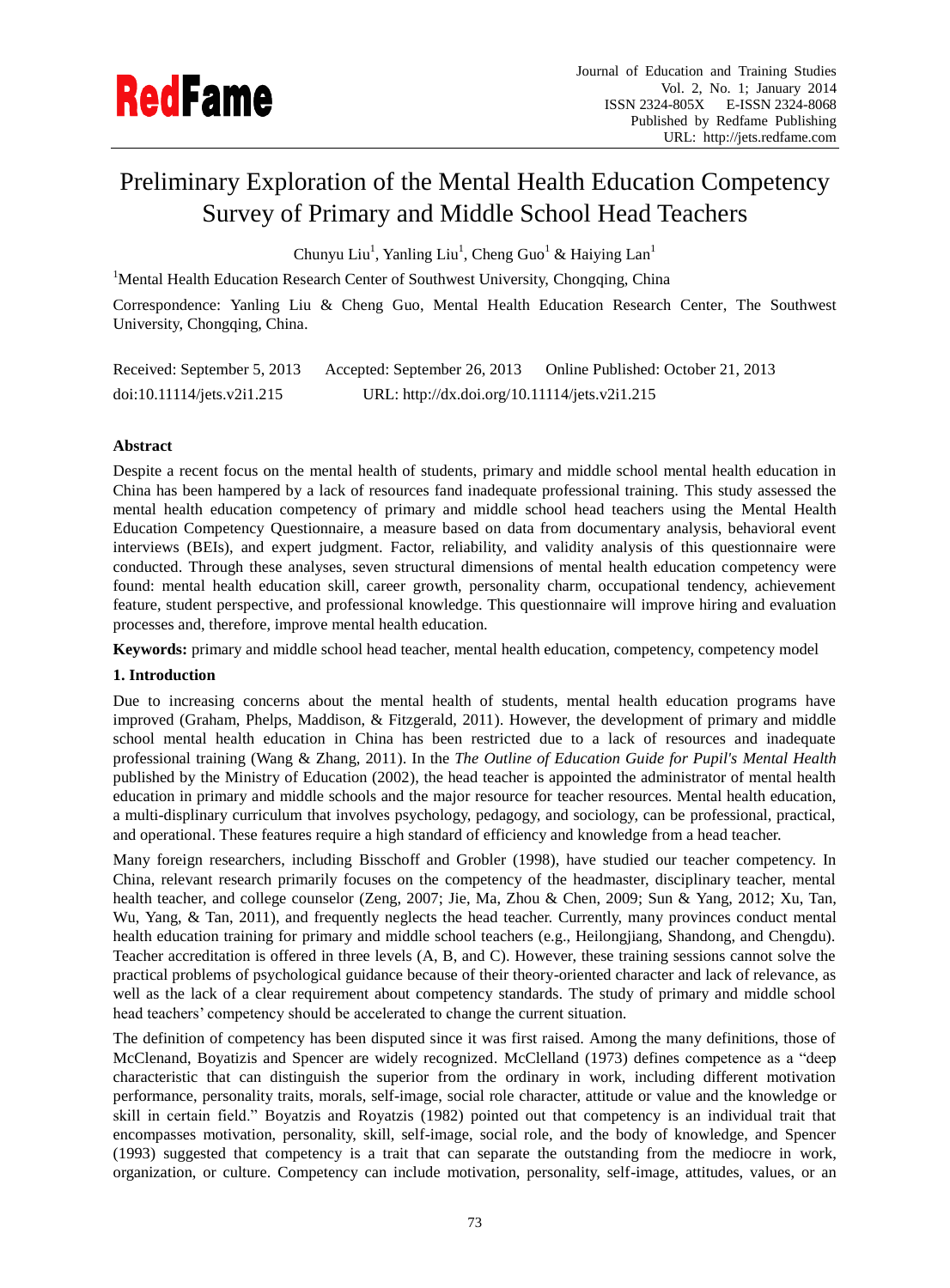intellectual, cognitive, or behavioral skill in some domain. Although definitions vary, there is agreement that the following three requirements in a definition of competency.

1) Competency is closely related to job performance.

2) Competency is confined to specific job duties and positions, and depends on personal traits, such as motivation, personality, skills, knowledge, attitudes, or values.

3) Competency is capable of distinguishing between outstanding and poor performance.

Competency has gradually been recognized as a lasting characteristic, and, among its features, more attention has been paid to social aspects, such as values and self-image (Shippmann et al., 2006). A definition of competency must take into account previous studies, China's cultural background, the target, objectives and content of mental health education, and the responsibilities and functions of a head teacher. The relevant knowledge, skills, abilities, character, emotive motivation, career ideology, and awareness are necessary for a primary and middle school head teacher to be competent in mental health education in a variety of teaching situations.

This research adopts scientific competency modeling methods to establish a mental health education competency questionnaire for head teachers in primary and middle schools. The purpose of this questionnaire is to provide information for the head teacher selection process, performance evaluations, and post-job reviews of primary and middle school head teachers. This will drive the improvement of mental health education and enrich the body of literature and theory about competency.

## **2. Method**

## *2.1 Participants and Procedure*

# 2.1.1 Behavioral Event Interview (BEI) Phase

In Chongqing, 24 primary and middle school head teachers were selected for the BEI. This total included 14 high-performing head teachers (10 years of working experience as head teachers, five years of mental health education experience, recommendations of school leaders, and recognition for achievement with honors higher than district or county level). Of these 14 head teachers, four were selected as pre-research targets and ten were selected to form the "high-performance" team. The additional ten head teachers that were not designed high-performance formed the "normal" team.

# 2.1.2 Primary Survey Phase

Two hundred questionnaires were distributed through e-mails or in person to schools in various cities, including Chongqing, Sichuan, and Guangdong, and 161 were returned (80.5%). After excluding 18 invalid questionnaires, the remaining 143 (88.8% of the returned questionnaires) were used in the analysis.

## 2.1.3 Formal Survey Phase

Three hundred and fifty questionnaires were distributed, and 306 (87%) were returned. After excluding 43 invalid questionnaires, the remaining 263 (86% of the returned questionnaires) were used in the analysis (see Table 1).

| Grouping Variable        | Category       | Number | Percentage % |
|--------------------------|----------------|--------|--------------|
| Gender                   | Male           | 63     | 24.0         |
|                          | Female         | 200    | 76.0         |
| Serve in                 | Primary school | 133    | 50.6         |
|                          | Middle school  | 100    | 38.0         |
|                          | High school    | 30     | 11.4         |
| Age                      | 20-30          | 111    | 42.2         |
|                          | $31-40$        | 89     | 33.8         |
|                          | $41 - 50$      | 50     | 19.0         |
|                          | Over 51        | 13     | 4.9          |
| Job Duration as          | 1 year         | 32     | 12.2         |
| head teacher             | 2-3 years      | 49     | 18.6         |
|                          | 4-6 years      | 50     | 19.0         |
|                          | $7-10$ years   | 44     | 16.7         |
|                          | Over 10 years  | 88     | 33.5         |
| Participation in         | Yes            | 236    | 89.7         |
| relevant mental          |                |        |              |
| health trainings         | No             | 27     | 10.3         |
| Acquisition of           | Yes            | 104    | 39.5         |
| outstanding head teacher | No             | 159    | 60.5         |

| Table 1. Distribution Table of Testees Participated in Formal Survey (N=263) |  |  |
|------------------------------------------------------------------------------|--|--|
|------------------------------------------------------------------------------|--|--|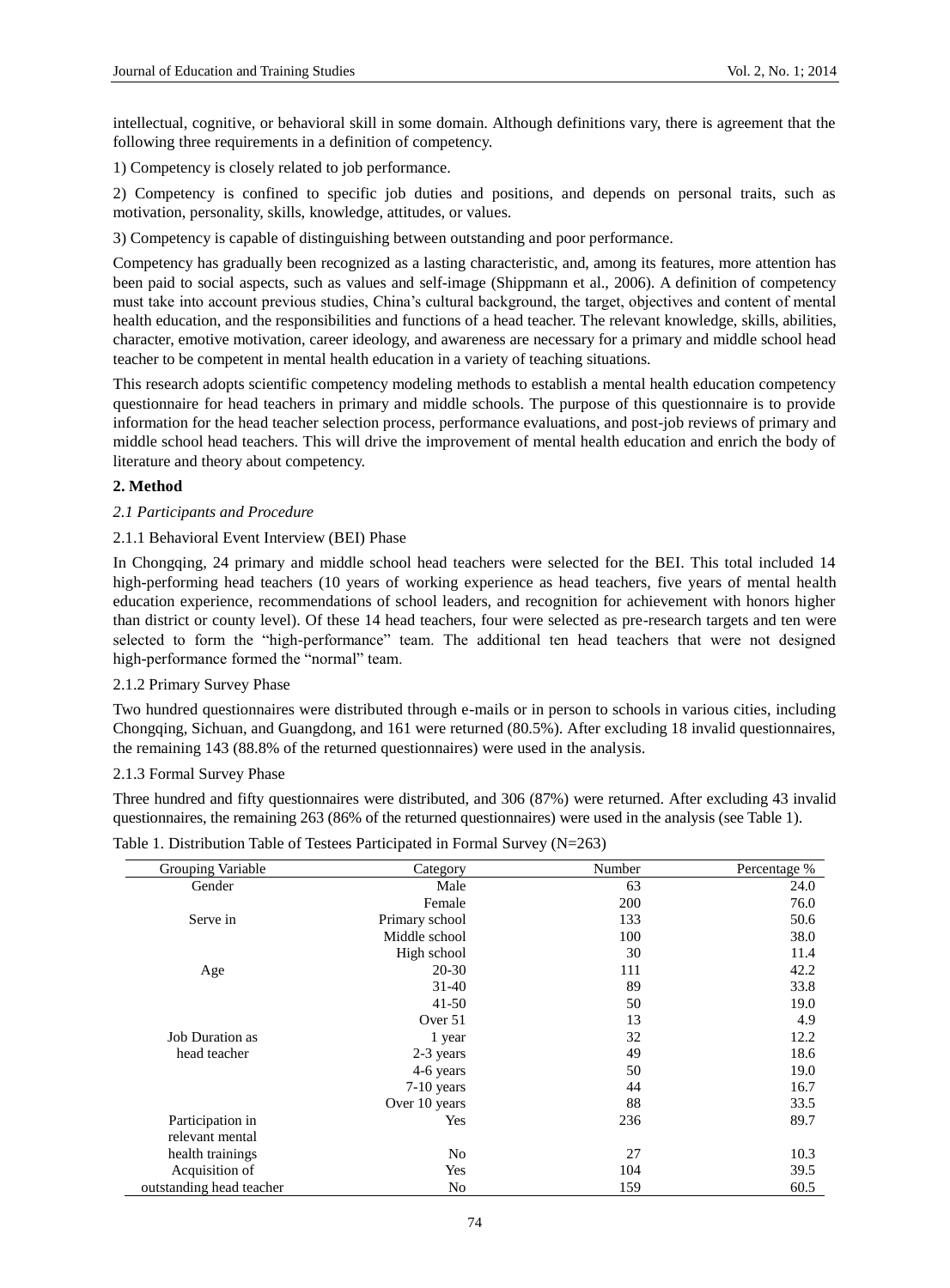# *2.2 Measures*

Three measures were developed for use in this study. The outline for the BEI about mental health education competency was developed first, followed by the first version of a questionnaire on the same topic. Finally, a formal version of the questionnaire was developed. Please see the Process section below for more details.

*2.3 Process*

## 2.3.1 Document Analysis

The purpose of the document analysis was to develop theoretical dimensions of primary and middle school head teachers' mental health education.

Ninety-two research reports that were relevant to primary and middle school head teachers' mental health education competency were reviewed. The models and definitions of competency from these papers were collected, from which five first-class indicators and 12 second-class dimensions were selected.

1) Knowledge and Skill (two dimensions): professional knowledge and specific skill.

2) Ability (three dimensions): psychological guidance skills, interpersonal communicating skills, and data collecting, and processing ability.

3) Personality (two dimensions): personal charm and self-concept.

4) Emotive motivation (two dimensions): achievement traits and emotionality.

5) Career, Ideology and Awareness (three dimensions): student perspective, occupational tendency, and career growth

A competency vocabulary (85 words) was selected by a search of competency related documents and the analysis of descriptive definitions and dimension standards.

## 2.3.2 Evaluation of BEI Results

The purpose of the BEI was to identify the dimensions and vocabulary related to competency and to verify the selected theoretical dimensions

The process of collecting and analyzing information was developed based on the work of Spencer (1993). First, we conducted and recorded interviews using the BEI. The dimensions of competency-related words and sentences were selected after computer and human analyses, and the results were compared across the high-performance and the normal teams.

Eight dimensions were found to be significantly different between the high-performing and normal teams: professional knowledge, psychological guidance skill, personality charm, self-concept, accomplishment trait, emotionality, student perspective, occupational tendency, and career growth. Two other dimensions (interpersonal communicative ability and information collecting and processing ability) were less distinctive. The competency vocabulary was reviewed and adjusted to 50 words.

# 2.3.3 Expert Judgment

A panel of experts in mental health education and outstanding teachers was formed to review the competency dimensions and vocabulary compiled from the previous studies. After careful discussion and consideration, the eight dimensions and 50 vocabulary words were approved. These 50 words transformed into behavior descriptive sentences For example, "educational and teaching experience" was described as "having mental health education experience" and "being considerate" was changed to "able to think from students' perspective and understand their feelings."

*The Primary Mental Health Competency Questionnaire for Middle School Head Teachers* (consisting of 64 behavior descriptive sentences) was compiled. This questionnaire adopted a 5-point Likert scale (1 = "extremely unimportant" to  $5 =$  "extremely important"). Thus, the questionnaire requires primary and middle school head teachers to judge the importance of the 64 behavior descriptive sentences based on their own work experience.

## 2.3.4 Predication

To examine and refine the primary questionnaire, we analyzed the results of 143 completed questionnaires (see section 2.1.2 for details).

Any item with a correlation with the total points of the questionnaire less than 0.3 was eliminated, and items with a correlation with each other of more than 0.8 were combined. Through primary factor analysis, items with less than 0.4 factor loading and poor differentiation were eliminated, and repeated explorations were conducted until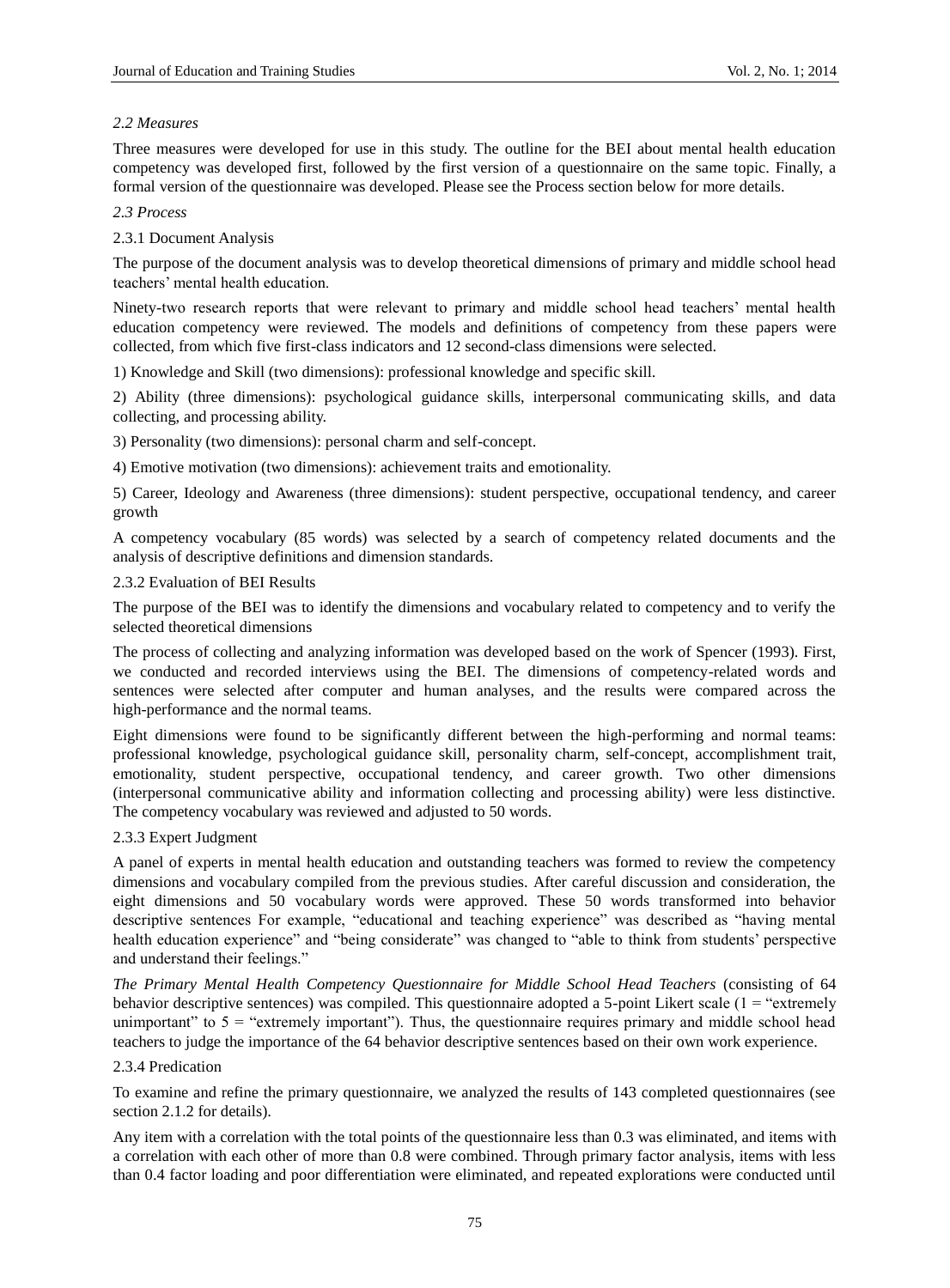the accumulative variance rate became steady. According to the analysis of responses to the primary questionnaire, and based on mental health education experts' advice, we revised the questionnaire and adjusted several dimension names (e.g. changed the phrase "professional knowledge" to "knowledge and experience"). Some descriptions were modified to improve the structure of the questionnaire. The final questionnaire contains 42 items and retains the 5-point Likert scale.Statistic analysis software, SPSS 16.0 for Windows, was used to analyze the collected data.

# **3. Results**

# *3.1 Exploration of the Structural Dimension of Primary and Middle School Head Teachers' Mental Health Education Competency*

According to the analysis of responses, the Kaiser-Meyer-Olkin had a value of 0.875 (approximate to 1). The value of X2, based on Bartlett's sphericity test, was  $3,624.08$  (df = 703, *p* < .001). Because this test was significant, we preceded with factor analysis. During factor analysis, we adopted principal component analysis to extract factors and Promax oblique rotation as the rotating method. The extracting standard was set as eigenvalue larger than 1, with unlimited factor extraction. As the results show (Table 2 and Table 3), the structure of this questionnaire is stable and its items are intensive. Three items, "establish good relationship with students," "positive initiative," and "respect for students," were deleted from the rest of the analysis.

Table 2. Rotation Factor Eigenvalue and Contribution Rate for Primary and Middle School Head Teachers' Mental Health Education Competency Factors

| Factor                        | Eigenvalue | Variance Percentage (%) | Accumulative Variance Percentage (%) |
|-------------------------------|------------|-------------------------|--------------------------------------|
| mental health education skill | 7.107      | 18.702                  | 18.702                               |
| career growth                 | 4.480      | 11.789                  | 30.492                               |
| personality charm             | 3.839      | 10.102                  | 40.594                               |
| occupational tendency         | 3.342      | 8.795                   | 49.389                               |
| achievement feature           | 2.494      | 6.564                   | 55.953                               |
| student perspective           | 2.380      | 6.262                   | 62.215                               |
| professional knowledge        | 1.539      | 4.050                   | 66.265                               |

Table 3. Loading Matrix of Primary and Middle School Head Teachers' Mental Health Education Competency Scale

| No.             | mental    | career | personality | occupational | achievement | student     | professional | Communalities |
|-----------------|-----------|--------|-------------|--------------|-------------|-------------|--------------|---------------|
|                 | health    | growth | charm       | tendency     | feature     | perspective | knowledge    |               |
|                 | education |        |             |              |             |             |              |               |
|                 | skill     |        |             |              |             |             |              |               |
| A50             | 0.801     |        |             |              |             |             |              | 0.732         |
| A26             | 0.800     |        |             |              |             |             |              | 0.696         |
| A40             | 0.712     |        |             |              |             |             |              | 0.681         |
| A27             | 0.702     |        |             |              |             |             |              | 0.730         |
| A41             | 0.676     |        |             |              |             |             |              | 0.613         |
| A39             | 0.672     |        |             |              |             |             |              | 0.635         |
| A38             | 0.666     |        |             |              |             |             |              | 0.602         |
| A49             | 0.656     |        |             |              |             |             |              | 0.591         |
| A56             | 0.622     |        |             |              |             |             |              | 0.616         |
| A47             | 0.562     |        |             |              |             |             |              | 0.640         |
| <b>B12</b>      |           | 0.796  |             |              |             |             |              | 0.696         |
| <b>B24</b>      |           | 0.712  |             |              |             |             |              | 0.685         |
| <b>B13</b>      |           | 0.704  |             |              |             |             |              | 0.694         |
| <b>B36</b>      |           | 0.604  |             |              |             |             |              | 0.676         |
| <b>B53</b>      |           | 0.587  |             |              |             |             |              | 0.604         |
| <b>B19</b>      |           | 0.572  |             |              |             |             |              | 0.582         |
| <b>B25</b>      |           | 0.525  |             |              |             |             |              | 0.585         |
| <b>B43</b>      |           | 0.512  |             |              |             |             |              | 0.590         |
| <b>B54</b>      |           | 0.487  |             |              |             |             |              | 0.649         |
| C <sub>55</sub> |           |        | 0.693       |              |             |             |              | 0.690         |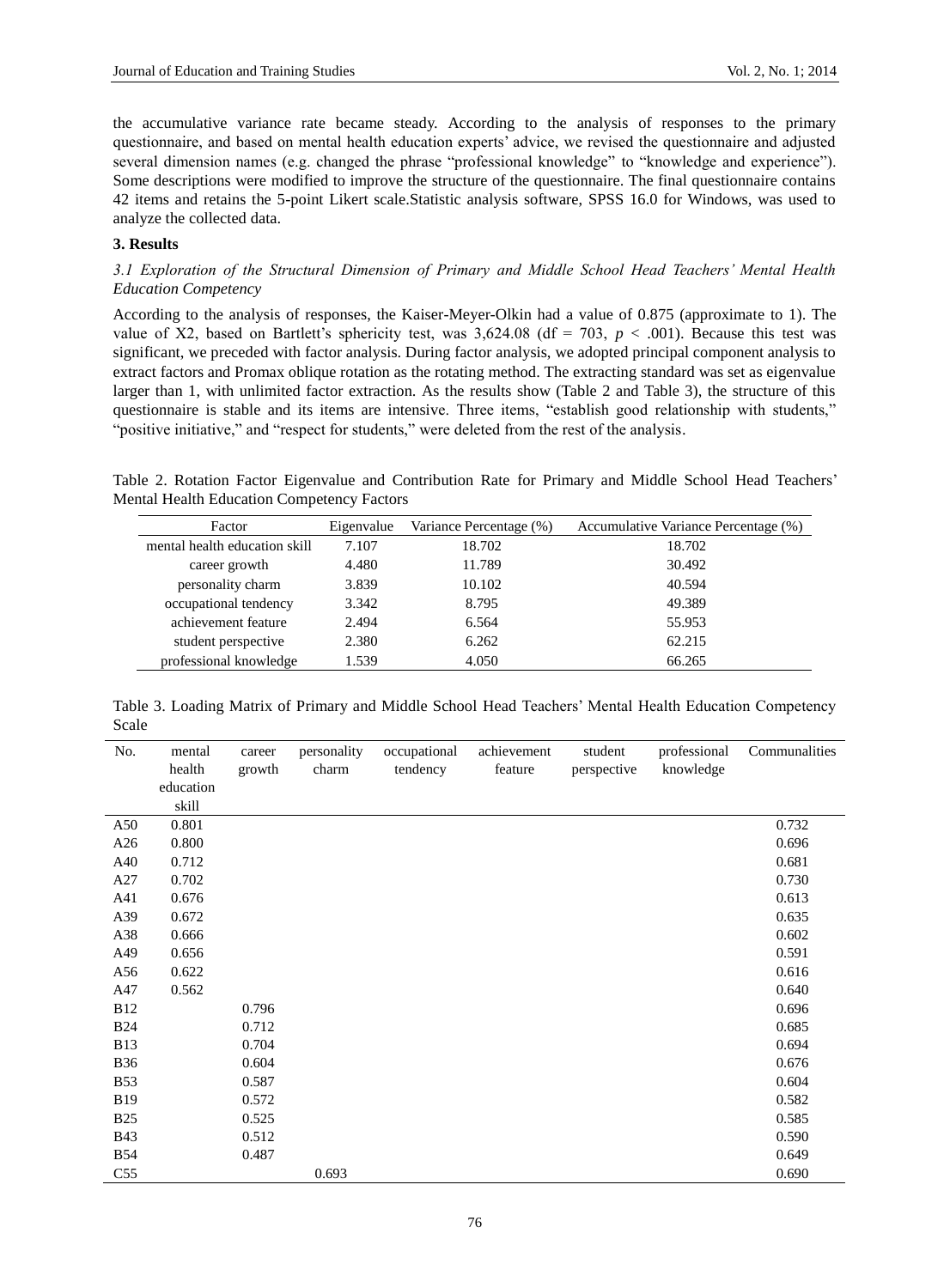| C <sub>35</sub> | 0.683 |       |       |       |       | 0.733 |
|-----------------|-------|-------|-------|-------|-------|-------|
| C63             | 0.655 |       |       |       |       | 0.666 |
| C67             | 0.629 |       |       |       |       | 0.697 |
| C65             | 0.625 |       |       |       |       | 0.692 |
| D <sub>61</sub> |       | 0.720 |       |       |       | 0.652 |
| D <sub>62</sub> |       | 0.688 |       |       |       | 0.716 |
| D37             |       | 0.683 |       |       |       | 0.602 |
| D <sub>57</sub> |       | 0.643 |       |       |       | 0.590 |
| E21             |       |       | 0.706 |       |       | 0.708 |
| E30             |       |       | 0.626 |       |       | 0.671 |
| E20             |       |       | 0.476 |       |       | 0.591 |
| E33             |       |       | 0.453 |       |       | 0.746 |
| E32             |       |       | 0.439 |       |       | 0.643 |
| F46             |       |       |       | 0.778 |       | 0.734 |
| F60             |       |       |       | 0.673 |       | 0.618 |
| F52             |       |       |       | 0.639 |       | 0.646 |
| G <sub>3</sub>  |       |       |       |       | 0.767 | 0.810 |
| G <sub>1</sub>  |       |       |       |       | 0.760 | 0.708 |
| G15             |       |       |       |       | 0.625 | 0.602 |

We selected seven factors, which explained 66.265% of the total variance; this implies strong interpretability of each factor. Among all the items loading, the highest was 0.801 and the lowest was 0.439, and item communalities varied between 0.582 and 0.810. The seven selected factors were mental health education skill, career growth, personality charm, occupational tendency, achievement feature, student perspective, and professional knowledge.

### *3.2 Questionnaire Reliability*

The *α* coefficient was used to test reliability (Table 4). The α coefficient of each factor varied from 0.714 to 0.928, indicating satisfactory reliability. The  $\alpha$  coefficient of the total scale had value of 0.957, which indicates good internal consistency.

Table 4. Reliability Evaluation of Primary and Middle School Head Teachers' Mental Health Education Competency Scale

|                                      | Internal consistency reliability coefficient $(\alpha)$ |  |  |  |  |
|--------------------------------------|---------------------------------------------------------|--|--|--|--|
| <b>Mental Health Education Skill</b> | 0.928                                                   |  |  |  |  |
| Career Growth                        | 0.887                                                   |  |  |  |  |
| <b>Personality Charm</b>             | 0.795                                                   |  |  |  |  |
| Occupational Tendency                | 0.865                                                   |  |  |  |  |
| <b>Achievement Feature</b>           | 0.779                                                   |  |  |  |  |
| <b>Student Perspective</b>           | 0.726                                                   |  |  |  |  |
| Professional Knowledge               | 0.714                                                   |  |  |  |  |
| <b>Total Scale</b>                   | 0.957                                                   |  |  |  |  |

## *3.3 Questionnaire Validity*

Due to a lack of existing mental health education competency scales for primary and middle school head teachers, this research did not test criterion validity.

## 3.3.1 Construct Validity

This research estimates construct validity by referring to the relevance between each factor, and between each factor and the total score. Generally, a medium or low relevance between each factor of a scaled questionnaire is acceptable (Table 5). The relevance between each factor was 0.309–0.716, and mostly between 0.4–0.6, indicating a medium degree of relevance. The relevance between factors and the total score was 0.565–0.879, which is comparatively high. Relevance between each subscale was lower than that between the subscale and the total score, representing good construct validity.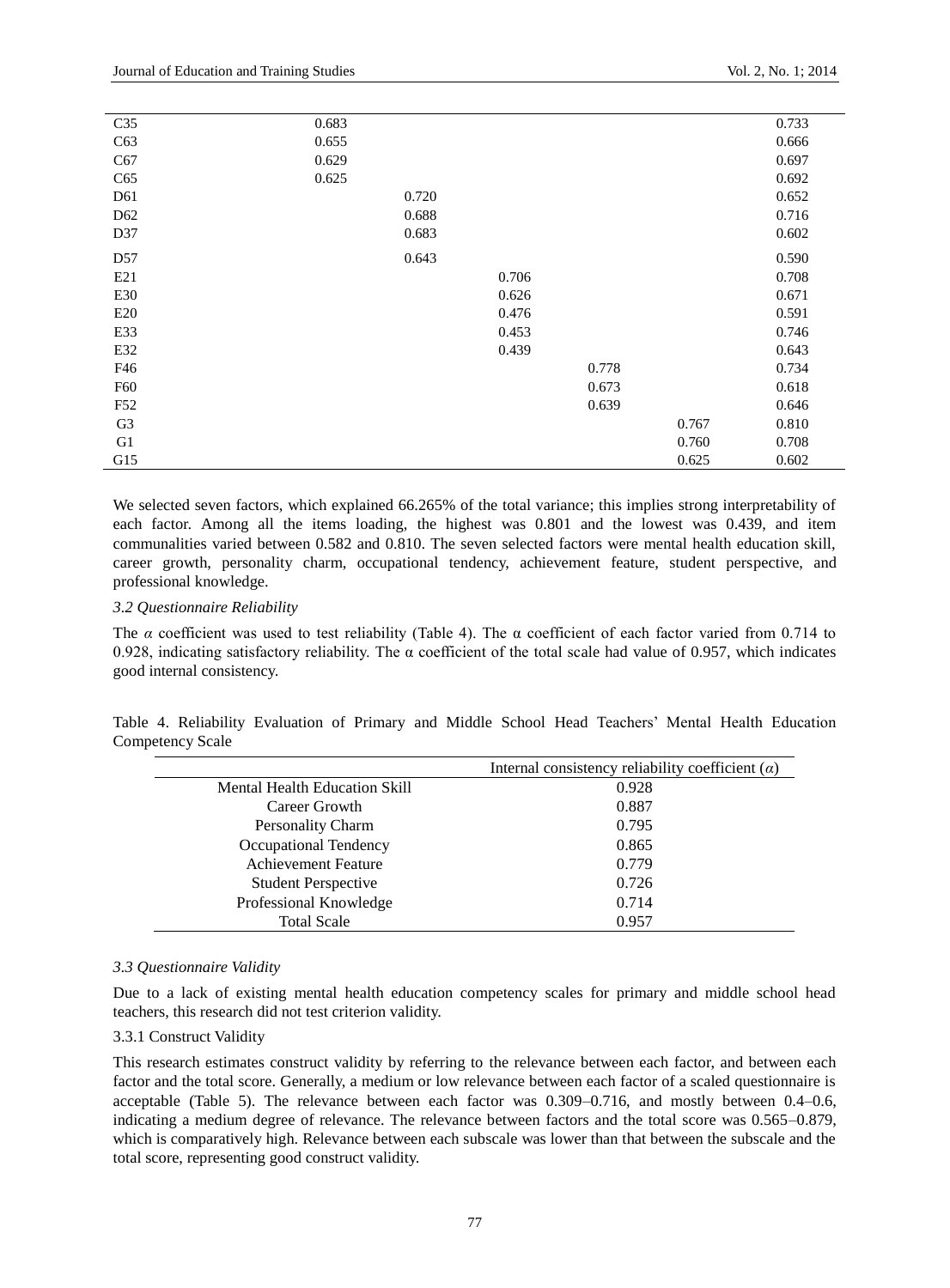| Dimension                        |            |                       |            | 4          |            |            |            |            |
|----------------------------------|------------|-----------------------|------------|------------|------------|------------|------------|------------|
| 1. Mental Health Education Skill | 1.000      |                       |            |            |            |            |            | $0.879***$ |
| 2. Career Growth                 | $0.609***$ | 1.000                 |            |            |            |            |            | $0.840**$  |
| 3. Personality Charm             | $0.570***$ | $0.589**$             | 1.000      |            |            |            |            | $0.787***$ |
| 4. Occupational Tendency         | $0.712***$ | $0.625***$            | $0.600**$  | 1.000      |            |            |            | $0.827***$ |
| 5. Student Perspective           | $0.694***$ | $0.716***$            | $0.677***$ | $0.637**$  | 1.000      |            |            | $0.849**$  |
| 6. Achievement Feature           | $0.521$ ** | $0.444$ <sup>**</sup> | $0.592***$ | $0.503***$ | $0.509***$ | 1.000      |            | $0.674***$ |
| 7. Professional Knowledge        | $0.428***$ | $0.314***$            | $0.345***$ | $0.309***$ | $0.312***$ | $0.343***$ | 1.000      | $0.565***$ |
| 8. Total Score                   | $0.879***$ | $0.840**$             | $0.787***$ | $0.827***$ | $0.849***$ | $0.674***$ | $0.565***$ | 1.000      |

Table 5. Construct Validity of Primary and Middle School Head Teachers' Mental Health Education Competency Scale

Note: \*  $p < 0.05$ ; \*\*  $p < 0.01$ ;

## 3.3.2 Content Validity

Content validity examines the match between the degree of measured content and the ideal content. Scale content validity determines to what degree the scale represents the behavioral domain. During the compilation of this questionnaire, scale design principles were strictly followed. The basic structure of the scale and items were determined in accordance to document analysis, BEI, and expert judgment, and the final theoretical structure and items were established after repeated analysis, discussion, the primary survey, and revisions. All these measures ensure the content validity of the questionnaire.

## **4. Discussion**

# *4.1 Structural Features of Primary and Middle School Head Teachers' Mental Health Education Competency*

This research adopts an integrated research approach, which combines theory and demonstration. First, the theoretical dimensions of primary and middle school head teachers' mental health education competency was developed through document analysis, then the theoretical dimensions were checked and revised by practical interviews, experts and use of the primary questionnaire. Finally, the structure was completed, resulting in seven dimensions (mental health education skill, career growth, personal charm, occupational tendency, achievement feature, student perspective, and professional knowledge).

The ability index, which existed in the theoretical structure document analysis, was omitted from the final scale. Psychological guidance ability was combined with the knowledge and skill index and was renamed, together with professional skill, mental health education skills. Information collecting and processing ability as well as communication skills were integrated into the mental health education skill dimension, with several items being retained. Psychological guidance itself is an important type of interpersonal communication [\(Bibou,Nakou &](#page-6-4)  [Kiosseoglou, 2000\)](#page-6-4), and it is not surprising that interpersonal skills are deemed essential to mental health education competency.

# *4.2 Head teacher and Mental Health Teacher Competency*

The established mental health education competency survey of primary and middle school head teachers contains seven dimensions.

After comparing the competency of primary and middle school head teachers studied in this paper with the competency of professional mental health teachers studied by foreign and other Chinese scholars [\(Baker,](#page-6-5)  [Robichaud, Westforth Dietrich, Wells, & Schreck, 2009;](#page-6-5) [Trusty & Brown, 2005;](#page-7-5) [Zeng, 2007;](#page-7-1) Chen, 2007), we found similarities in following fields: personality charm, emotionality and occupational tendency. However, the competency of head teachers is difficult to rate. For example, in a professional field of knowledge, judging the competency of a primary or middle school head teacher should focus on psychological guidance skills and interpersonal ability, but for a professional mental health teacher, the focus should be placed on heady capacity. This need to adjust focus may be caused by the wide scope of responsibilities of primary and middle school head teachers.

# *4.3 General Competency and Mental Health Education Competency*

Though similar in some aspects, including the emphasis on knowledge, career ideology, and intention, this research differs from general competency studies of primary and middle school head teachers made by the domestic scholar Han [and Yang](#page-6-6) (2006). The knowledge structure emphasized in mental health education competency includes psychological knowledge and how to apply such knowledge to organize activities, as well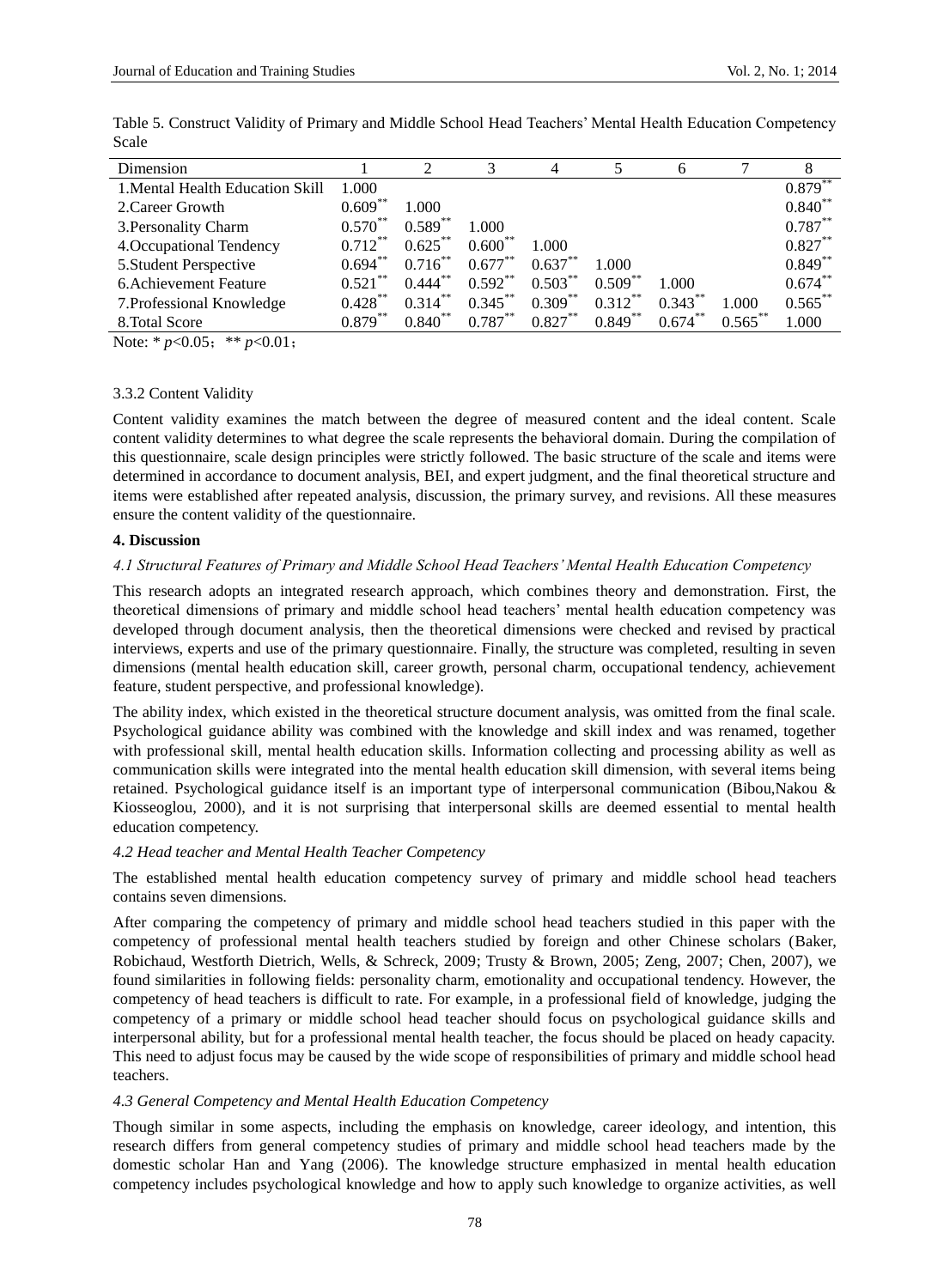as how to understand the psychology of the students [\(House & Hayes, 2002\)](#page-6-7), while the knowledge structure of a head teachers' general competency tends to focus more on disciplinary knowledge and other relevant skills. General competency stresses professional ethics (Li & Huang, 2011), but mental health education competency requires professional ideology and career growth. Generally speaking, the head teacher is a mentor of children; thus, professional ethics need to be in place, but for mental health education, relevant training and knowledge are more important, thus professional ideology and career growth get more attention in this field.

In summary, the orientation and methods of this research contributes to the construction of a rational, subjective, and interpretable competency model.

#### **5. Conclusions**

The structure of primary and middle school head teachers' Mental Health Education Competency Scale includes seven dimensions. This competency scale has satisfactory internal consistency, construct validity, and content validity.

# **6. Limits and Future Directions**

As a new research tool, the mental health education competency of head teachers still needs revision and reconsideration.

The role of primary and middle school head teachers is quite difficult. Faced with a myriad of responsibilities, many head teachers, especially in middle schools, had little time to participate in this study, which prevented us from obtaining a better sample; selecting participants from different grades or a more evenly gender balanced sample would be useful. Due to limited time and research funds, the sample could only be drawn from several provinces, such as Chongqing and Sichuan, leading to a possible geographical disparity, and thus hindering the generalization of results.

At present, research about the mental health education competency of primary and middle school head teachers is just beginning. The conceptions, structural dimensions, and testing methods are still being examined. In future studies, participants should be selected for more appropriate distributions in grades and gender. In addition, more cities should be surveyed, such as Chongqing or cities in the east. A more practical competency model could be built by comparing and analyzing a variety of proposed competency structures. Also, with consistent testing, research, and exploration, a more scientific, reliable, and standardized primary and middle school head teachers' mental health education competency scale can be developed. Issues relevant to competency, such as job burnout, job performance, and job satisfaction, should also be examined to increase the practical significance of the competency.

## **Acknowledgements**

This study was supported by the fund of research center of mental health education of Southwest University ,the key reserch base of the humanities and social science research of Chongqing, China

#### **References**

- <span id="page-6-5"></span><span id="page-6-4"></span>Baker, S. B., Robichaud, T. A., Westforth Dietrich, V. C., Wells, S. C., & Schreck, R. E. (2009). School counselor consultation: A pathway to advocacy, collaboration, and leadership. *Professional School Counseling, 12*(3), 200-206.
- <span id="page-6-1"></span>Bibou‐Nakou, I., & Kiosseoglou, G. (2000). Factorary teachers' perceptions regarding school behavior problems: Implications for school psychological services. *Psychology In The Schools, 37*(2), 123-134.
- <span id="page-6-3"></span>Bisschoff, T., & Grobler, B. (1998). The management of teacher competence. *Journal of In-service Education, 24*(2), 191-211. http://dx.doi.org/10.1080/13674589800200041
- <span id="page-6-0"></span>Boyatzis, R. E., & Royatzis, R. (1982). *The competent manager: A model for effective performance*: Wiley New York.
- Chen ,H. (2007). *Research on the Competency of Teachers for School Mental Health Education*. Fuzhou: Fujian Normal University.11-12. http://dx.doi.org[/10.7666/d.y1184345](http://dx.doi.org/10.7666/d.y1184345)
- <span id="page-6-7"></span>Graham, A., Phelps, R., Maddison, C., & Fitzgerald, R. (2011). Supporting children's mental health in schools: teacher views. *Teachers and Teaching, 17*(4), 479-496. http://dx.doi**.**org**/**10.1080/13540602.2011.580525
- House, R. M., & Hayes, R. L. (2002). School Counselors: Becoming Key Players in School Reform. *Professional School Counseling, 5*(4), 249-256.
- <span id="page-6-6"></span><span id="page-6-2"></span>Han, M. R., & Yang, J. P. (2006). Research of Competence of Middle- School Head Teacher. *Theory and*